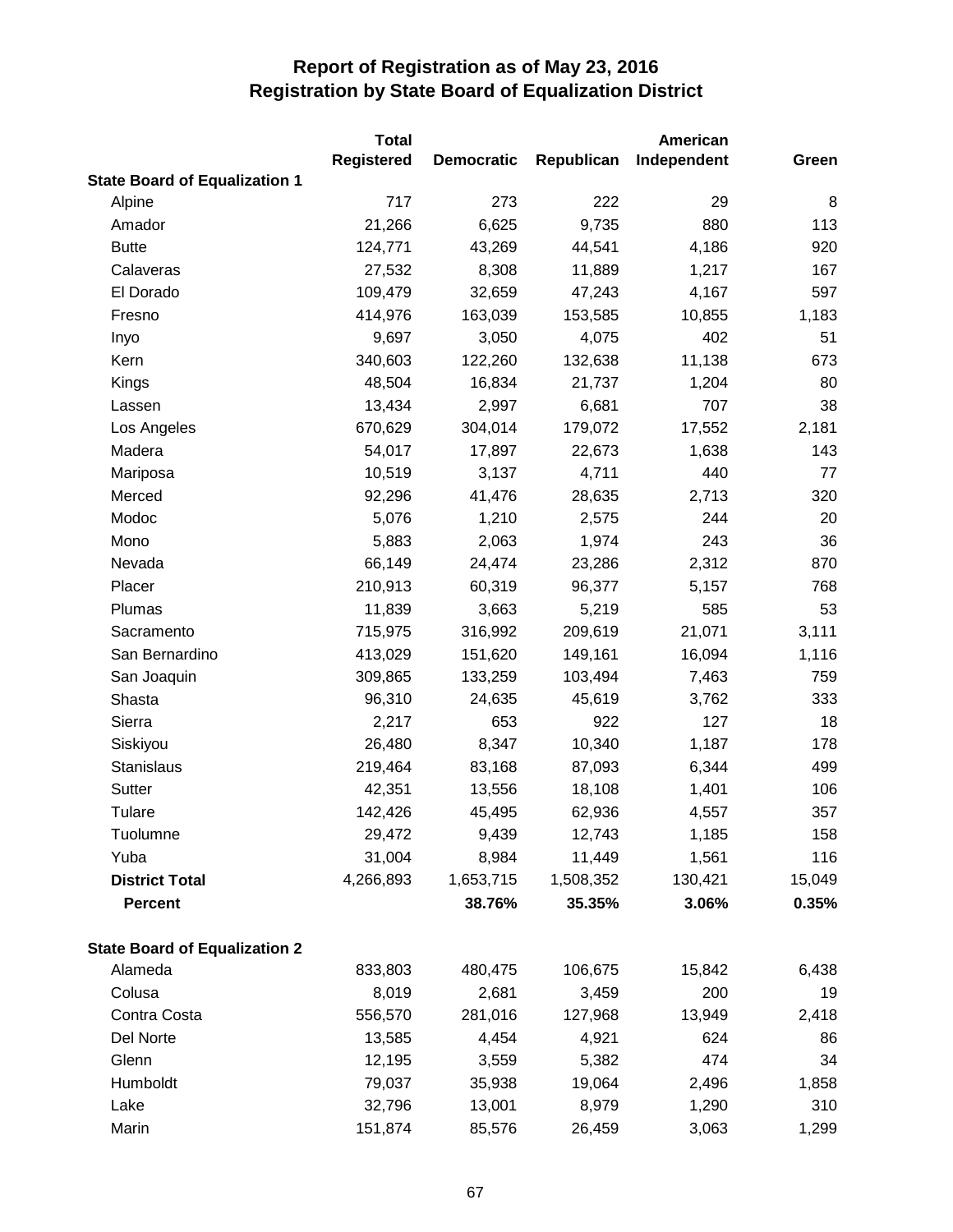|                                      |             | Peace and |        | <b>No Party</b>   |
|--------------------------------------|-------------|-----------|--------|-------------------|
|                                      | Libertarian | Freedom   | Other  | <b>Preference</b> |
| <b>State Board of Equalization 1</b> |             |           |        |                   |
| Alpine                               | 5           | 1         | 3      | 176               |
| Amador                               | 229         | 62        | 42     | 3,580             |
| <b>Butte</b>                         | 1,184       | 493       | 1,510  | 28,668            |
| Calaveras                            | 361         | 97        | 220    | 5,273             |
| El Dorado                            | 1,222       | 280       | 919    | 22,392            |
| Fresno                               | 2,266       | 1,169     | 4,367  | 78,512            |
| Inyo                                 | 93          | 24        | 51     | 1,951             |
| Kern                                 | 2,274       | 1,091     | 357    | 70,172            |
| Kings                                | 290         | 111       | 131    | 8,117             |
| Lassen                               | 102         | 39        | 81     | 2,789             |
| Los Angeles                          | 3,792       | 4,198     | 5,806  | 154,014           |
| Madera                               | 328         | 162       | 209    | 10,967            |
| Mariposa                             | 99          | 27        | 171    | 1,857             |
| Merced                               | 530         | 273       | 80     | 18,269            |
| Modoc                                | 42          | 11        | 8      | 966               |
| Mono                                 | 45          | 24        | 5      | 1,493             |
| Nevada                               | 714         | 187       | 93     | 14,213            |
| Placer                               | 2,857       | 430       | 771    | 44,234            |
| Plumas                               | 119         | 35        | 1      | 2,164             |
| Sacramento                           | 5,207       | 5,092     | 1,366  | 153,517           |
| San Bernardino                       | 2,843       | 1,569     | 1,579  | 89,047            |
| San Joaquin                          | 1,691       | 991       | 1,114  | 61,094            |
| Shasta                               | 913         | 317       | 311    | 20,420            |
| Sierra                               | 29          | 3         | 42     | 423               |
| Siskiyou                             | 286         | 106       | 46     | 5,990             |
| Stanislaus                           | 1,327       | 670       | 2,403  | 37,960            |
| <b>Sutter</b>                        | 299         | 151       | 793    | 7,937             |
| Tulare                               | 876         | 414       | 185    | 27,606            |
| Tuolumne                             | 257         | 86        | 52     | 5,552             |
| Yuba                                 | 289         | 165       | 81     | 8,359             |
| <b>District Total</b>                | 30,569      | 18,278    | 22,797 | 887,712           |
| Percent                              | 0.72%       | 0.43%     | 0.53%  | 20.80%            |
| <b>State Board of Equalization 2</b> |             |           |        |                   |
| Alameda                              | 3,931       | 2,444     | 6,308  | 211,690           |
| Colusa                               | 45          | 16        | 3      | 1,596             |
| Contra Costa                         | 3,172       | 1,175     | 1,084  | 125,788           |
| Del Norte                            | 126         | 68        | 150    | 3,156             |
| Glenn                                | 94          | 44        | 20     | 2,588             |
| Humboldt                             | 736         | 328       | 182    | 18,435            |
| Lake                                 | 333         | 169       | 45     | 8,669             |
| Marin                                | 797         | 239       | 505    | 33,936            |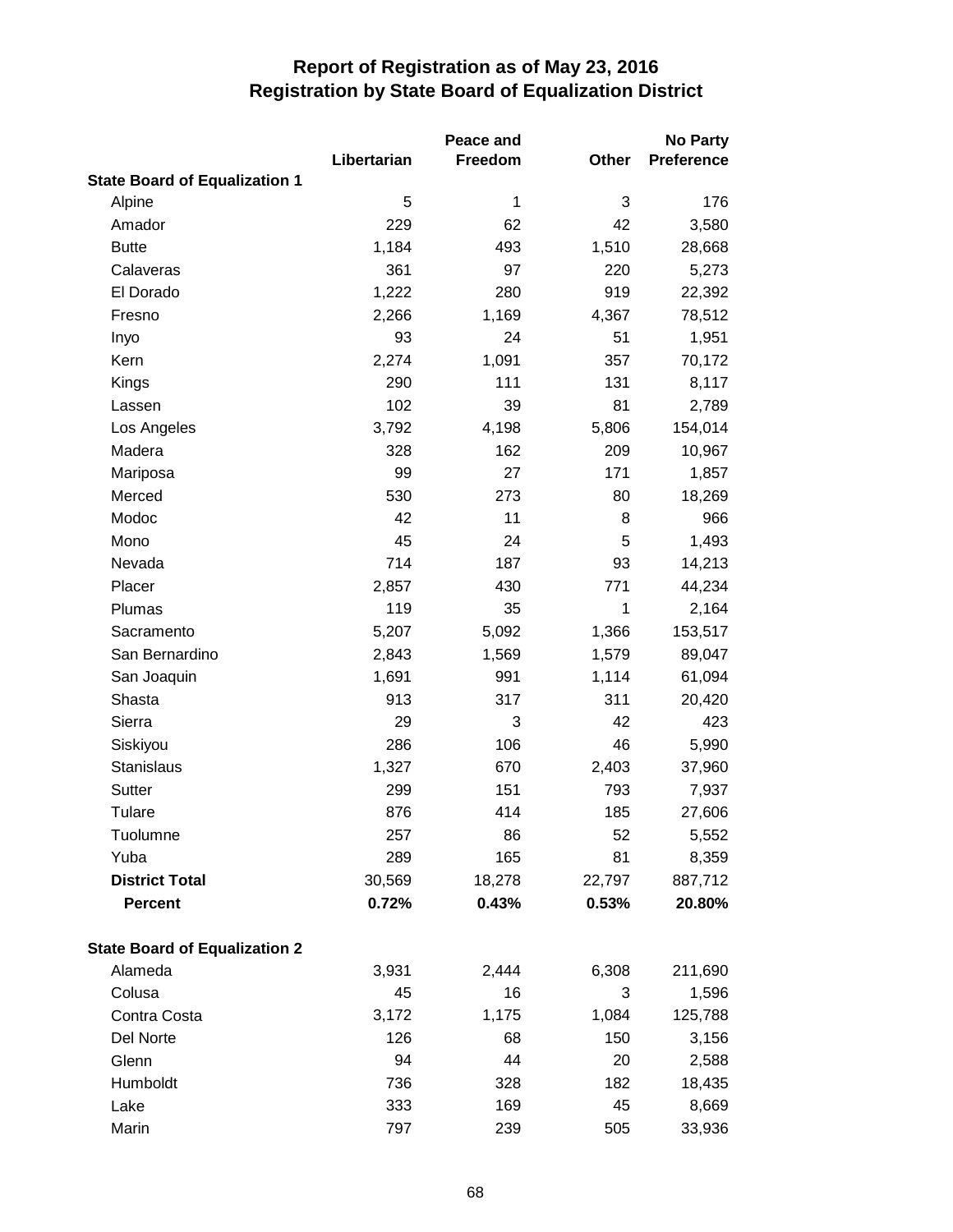|                                      | <b>Total</b> |                   | American   |             |        |  |
|--------------------------------------|--------------|-------------------|------------|-------------|--------|--|
|                                      | Registered   | <b>Democratic</b> | Republican | Independent | Green  |  |
| Mendocino                            | 48,935       | 23,833            | 10,200     | 1,627       | 1,162  |  |
| Monterey                             | 174,674      | 88,026            | 40,883     | 4,073       | 907    |  |
| Napa                                 | 72,461       | 34,291            | 18,334     | 2,118       | 591    |  |
| San Benito                           | 25,645       | 12,153            | 7,525      | 721         | 106    |  |
| San Francisco                        | 462,927      | 267,876           | 37,097     | 7,724       | 4,565  |  |
| San Luis Obispo                      | 155,801      | 54,851            | 60,772     | 4,432       | 914    |  |
| San Mateo                            | 367,155      | 191,126           | 66,364     | 7,536       | 1,837  |  |
| Santa Barbara                        | 201,865      | 86,180            | 58,577     | 5,076       | 988    |  |
| Santa Clara                          | 788,063      | 370,161           | 166,599    | 15,712      | 2,932  |  |
| Santa Cruz                           | 145,809      | 83,514            | 23,471     | 3,030       | 1,539  |  |
| Solano                               | 209,339      | 101,734           | 50,815     | 5,980       | 675    |  |
| Sonoma                               | 253,860      | 137,093           | 52,200     | 5,886       | 2,689  |  |
| Tehama                               | 30,724       | 8,566             | 13,682     | 1,512       | 105    |  |
| <b>Trinity</b>                       | 7,701        | 2,629             | 2,540      | 393         | 96     |  |
| Yolo                                 | 100,163      | 49,234            | 22,382     | 2,656       | 669    |  |
| <b>District Total</b>                | 4,733,001    | 2,417,967         | 934,348    | 106,414     | 32,237 |  |
| <b>Percent</b>                       |              | 51.09%            | 19.74%     | 2.25%       | 0.68%  |  |
| <b>State Board of Equalization 3</b> |              |                   |            |             |        |  |
| Los Angeles                          | 4,239,275    | 2,238,135         | 783,735    | 87,116      | 16,454 |  |
| San Bernardino                       | 33,775       | 10,984            | 13,266     | 915         | 58     |  |
| Ventura                              | 413,045      | 169,689           | 138,605    | 9,848       | 1,565  |  |
| <b>District Total</b>                | 4,686,095    | 2,418,808         | 935,606    | 97,879      | 18,077 |  |
| <b>Percent</b>                       |              | 51.62%            | 19.97%     | 2.09%       | 0.39%  |  |
| <b>State Board of Equalization 4</b> |              |                   |            |             |        |  |
| Imperial                             | 63,185       | 31,299            | 13,016     | 1,482       | 129    |  |
| Orange                               | 1,395,380    | 467,491           | 557,789    | 34,176      | 3,896  |  |
| Riverside                            | 909,922      | 336,878           | 346,095    | 27,466      | 2,030  |  |
| San Bernardino                       | 337,326      | 140,988           | 101,722    | 10,523      | 998    |  |
| San Diego                            | 1,523,251    | 561,984           | 491,843    | 48,812      | 5,452  |  |
| <b>District Total</b>                | 4,229,064    | 1,538,640         | 1,510,465  | 122,459     | 12,505 |  |
| <b>Percent</b>                       |              | 36.38%            | 35.72%     | 2.90%       | 0.30%  |  |
| <b>State Total</b>                   | 17,915,053   | 8,029,130         | 4,888,771  | 457,173     | 77,868 |  |
| <b>Percent</b>                       |              | 44.82%            | 27.29%     | 2.55%       | 0.43%  |  |